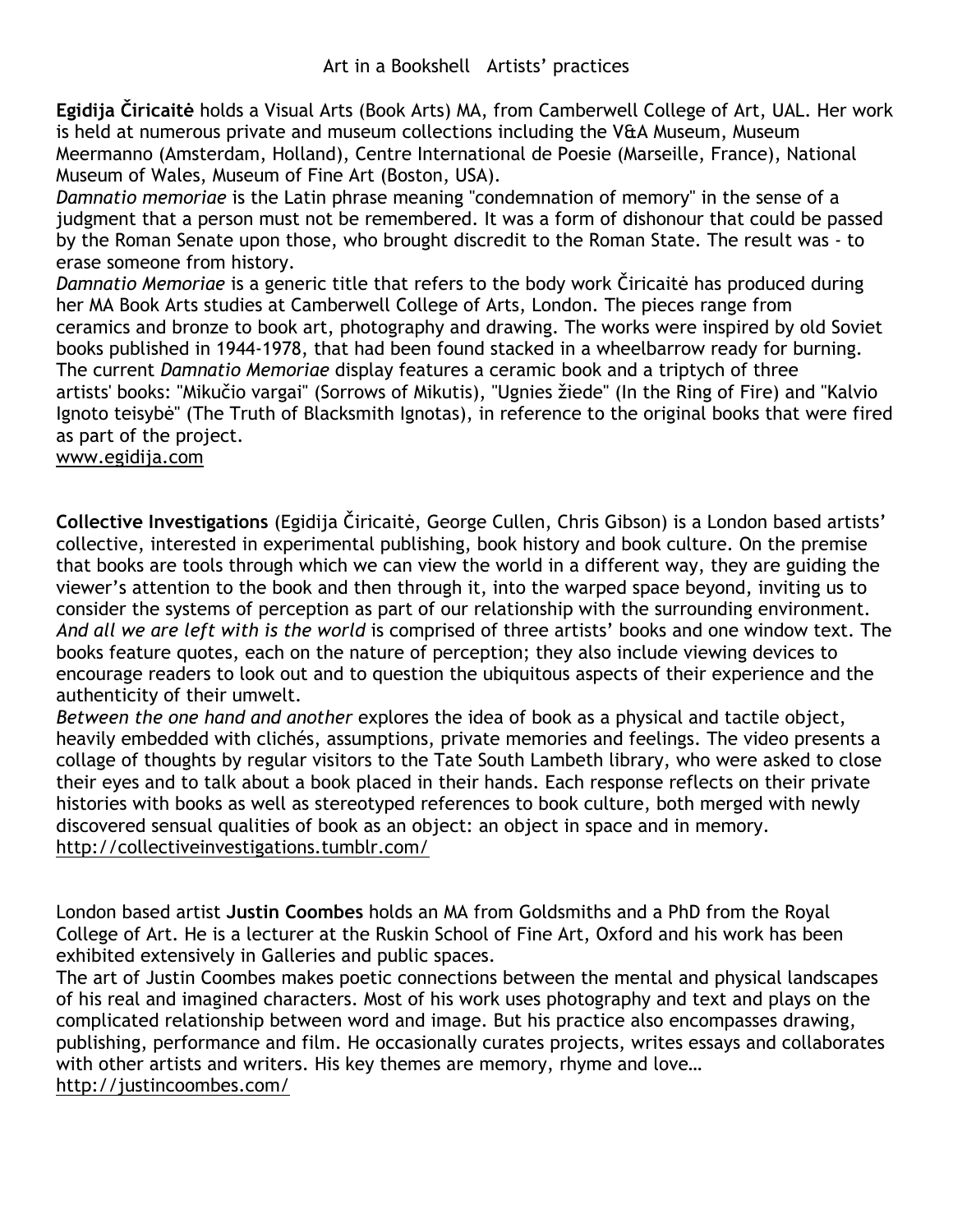New Zealand-born artist **Jane Grisewood** holds a Masters and a PhD from Central Saint Martins where she also teaches. Grisewood's practice, informed by her interest in science, is process-based and concerns time and transience, memory and movement. While working across media, drawing is key, with the line, repetition and duration recurring themes in her work, from performance to artist books. Books are an integral part of her practice where ideas are communicated in a portable and accessible way (as in Line Journeys) and complement work in other media (as Black Light prints). Her artist books have been acquired by many collections, including the Tate and V&amp:A (London), MoMA and Brooklyn Museum (New York), SAIC (Chicago) and the Museum of Contemporary Art (Barcelona). www.janegrisewood.com

**Jane Hyslop's** work explores her native Midlothian from a range of perspectives. She looks at natural, historical and social aspects of this area. Early work focused on the legacy left by the coal mining industry and more recent pieces look at earlier industries such as linen, which was of great importance to Scotland during the 18th century. She recently collaborated with another book artist, David Faithfull and writer Nicky Melville who are linked because they were all brought up in Dalkeith. A68 is a boxed set of books and prints that explores the town with a particular focus on Dalkeith Estate and the famous Duke's Dyke that encircles it. This is used as a symbol of social division while plants; indigenous and exotic are a metaphor to emphasize this further. www.janehyslop.com

**Kaho Kojima** is a London based artist whose work includes printmaking and illustration. She studied Graphic and Media Design and her interest has always been in visual storytelling. Kaho makes a variety of work incorporating printmaking – books, prints and cards. Her work has been exhibited in the UK, Denmark and Japan and is in public collections such as the TATE Library. Also she has provided works of art for several sites in CNWL NHS Foundation Trust. http://www.kahokojima.com/

**Rob McDonald** is a senior lecturer at University for the creative Arts Canterbury whilst being a multi-disciplined artist/ designer working in contemporary Illustration and Fine Art. His work combines both graphic sensibilities of a visual narrative through complex structured images generated through silkscreen, collaged paintings whilst building an interaction between colour and mark making. The makeup of his work is derivative of our social conditioning which controls our values of taste, aesthetics and judgments. It also attempts to question the changing face of society from Social Housing and Town planning to our interaction within the nucleus of family values, looking at TV culture to the importance of play.

*Le Harve* is an ongoing collaboration with **Tania McCormack**, based on an investigation of the architecture and the town planning of the Modernist French city of Le Harve. http://robmcdonald.tumblr.com/

**Christina Mitrentse** is a multi- disciplinary London based artist known for constructing narratives and ensembles through processes of book-sculpture, drawing, screen-printing, and site-specific installations. Mitrentse has exhibited extensively in galleries, museums and public spaces internationally.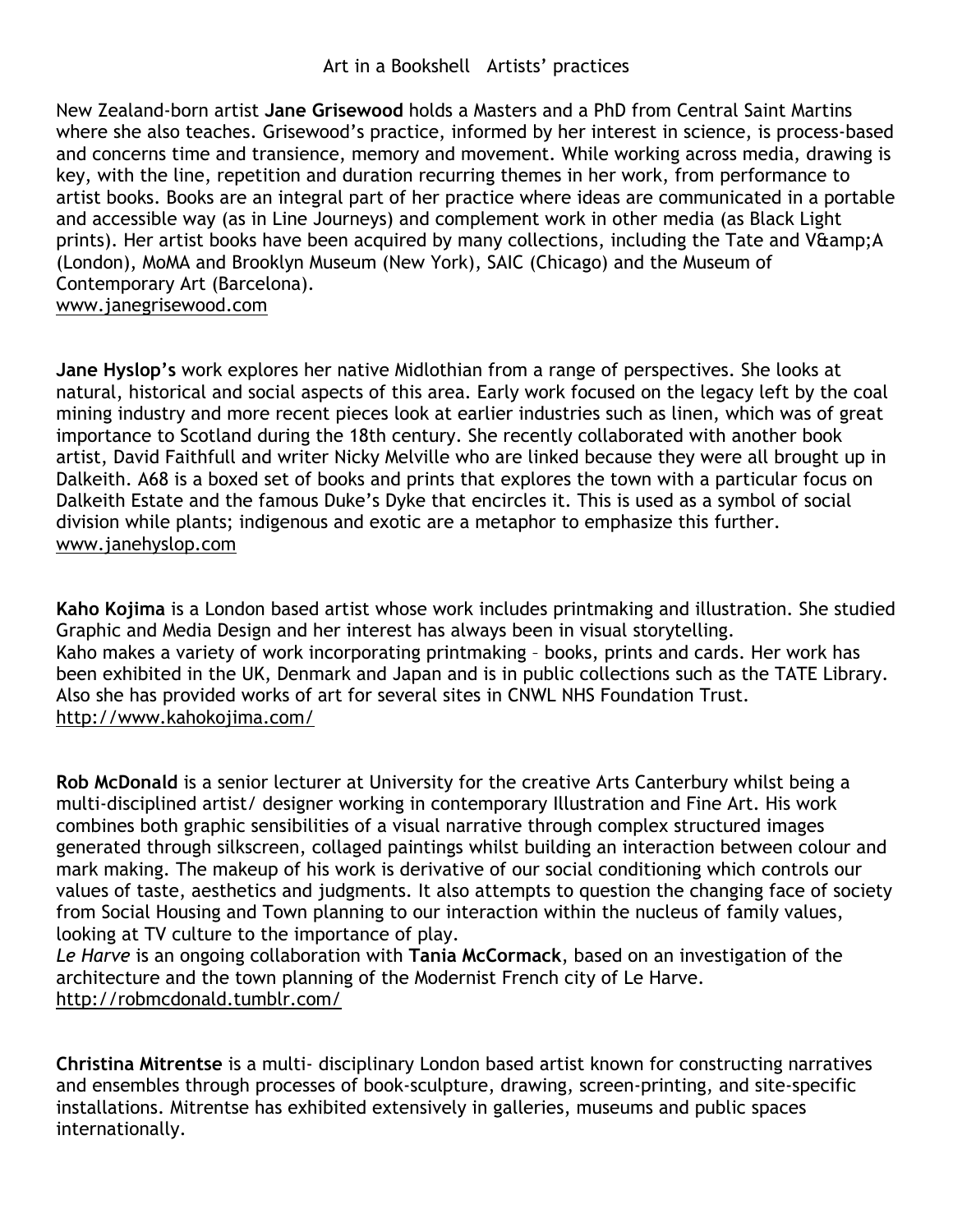A montage of radical philosophy, popular novels, science books and art books that have formed Mitrentse's artistic identity over the last 15 years, the *METABOOK* offers a series of new printed pages that transcend any thematic organization. Each page is a visual statement on the cultural representation and fetishisation of ideologies, being primarily intended to make the viewers ponder on their 'text' of civilisation in crisis, and invite them to re-interpret their chosen beliefs. The *METABOOK* references the Vorticism movement that can be cited in the history and development of the Artists' Book form. The angular prints and drawings of Vorticists, Wadsworth, Roberts and Lewis, that reveal images threatening to the very page that carries them, reflecting the fundamental urge of most book artists too: antagonism for the page, and thus the ancient sacerdotal role of the book as priestly tool.

The *Wounded Books* is an on-going sculptural series, conceived in 2008. Selected from the Wiener Library Collection, London, they reflect on the damage to humanity, the genocide and the loss of material knowledge. The selected books refer to Political Ideologies, the history of the labour movement, Linguistics, book excerpts from great historical trials, art books and history logs. The injured paperbacks have the solemn air of bibliographic relics, ex books that have been laid to rest after their absolute removal from circulation, codexes whose yellowing pages support content that has become epistemologically outmoded and fossilised. Here a bullet hole is as telling as an ISBN or shelfmark. Their 'deaths' also indicate that the book be it fact or fiction, stitched or hot glued is a foot soldier in the never ending war of ideas, by means of which humanity evolves. www.christinamitrentse.com

**Anne Rook** has exhibited in the UK, France, Japan, Cuba and Slovenia. In 2000 she was commissioned to produce an outdoor installation for 'Riverside' East International, Norwich. In 2009 one of her books won the special jury prize in the 2009 Sheffield Artists' Book Prize. Her books are in several public collections: Victoria & Albert, Tate Britain, Poetry Library, South Bank, Bibliothèque Forney, Paris, Yale Centre for British Art.

The books on display are digitally printed and bound by hand. They represent an important aspect of her practice and are closely linked to other multimedia works, like the film shown. The main theme that runs through the work selected for this exhibition is the architecture of Shanty towns and questions the social and geographical conditions that dictate the form and shape of habitats in many parts of the world.

http://www.annerook.net/

**paula roush /PR** was born in Lisbon and lives and works in London. Her work operates in the expanded field of sculpture and publishing, positioning itself in relation to ongoing developments in photography, particularly the dialogue between analogue and digital. These concerns emerge in the play with photo collections combining found, orphan and DSLR-produced photographs for a critical, socio-political and aesthetic investigation of memory and its reproduction. There is an archiving 'ethos' at work in her installations, with tactics of accumulation and appropriation of the readymade. The art-historical framework is also permeated with gender issues as she aims to bridge the gap between biography, the everyday and the archive. msdm [mother sister daughter meow], is her platform for collaborative art practice, urban intervention and her imprint, msdm publications, under which she has published numerous titles.

*Areopagitica (Milton's Nose)* is dedicated to John Milton (1608 – 1674) who was a St. Paul's student. Milton wrote Areopagitica (1644) in defense of the unlicensed free press and was an early proponent of the self-publishing movement.